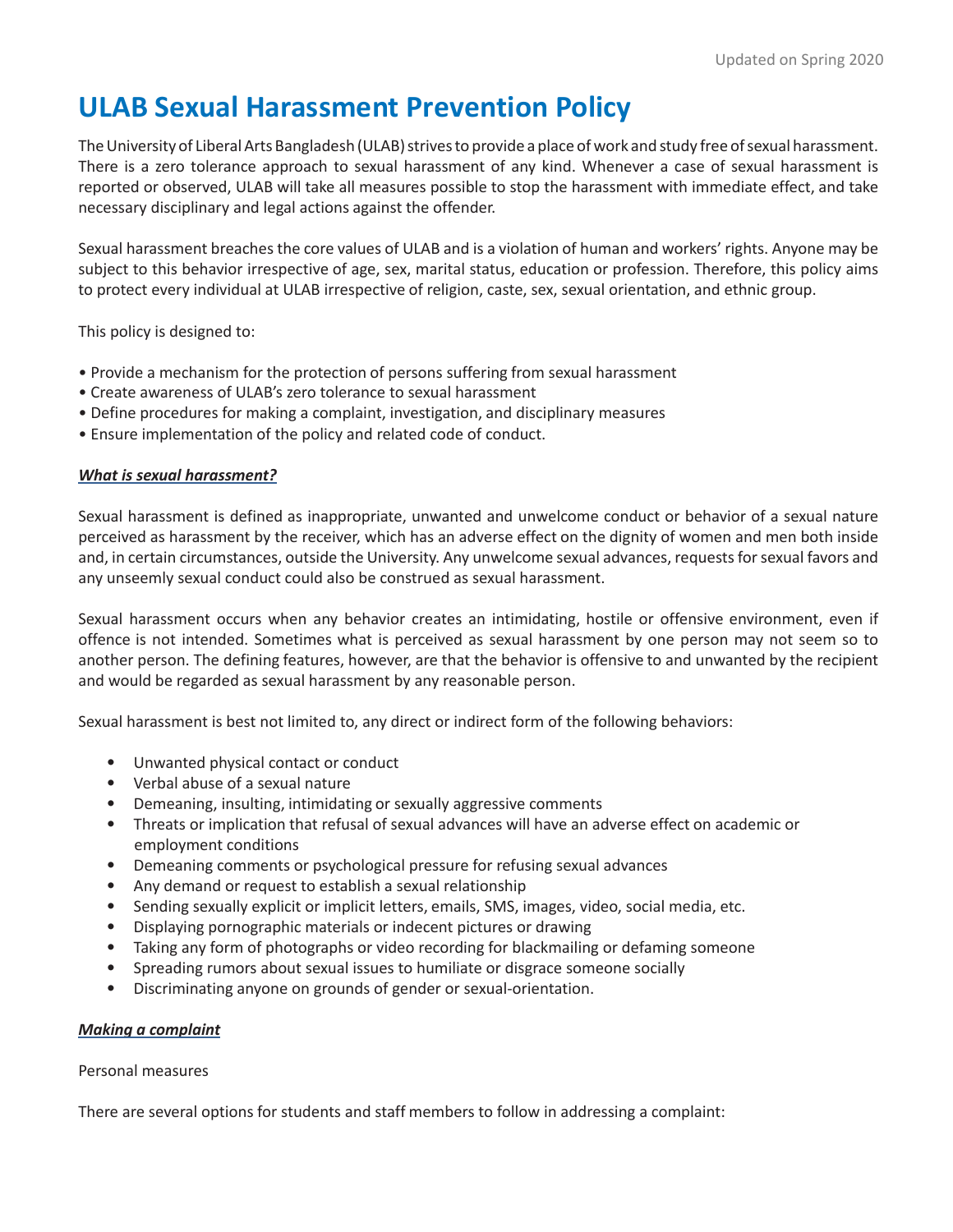- Informing the harasser that the advances are unwelcome and asking him/her to desist.
- Documenting the experience.
- Informing an official, supervisor, Advisor, Proctor or Student Affairs Office.

#### *Role of management*

The official, supervisor, Advisor, Proctor or Student Affairs Office is responsible for taking immediate action in dealing with harassment once a formal, written complaint is made. Confidentiality will be maintained in line with the ULAB Confidentiality Policy.

#### *Investigation Procedures*

Steps of the complaints process

- 1. A formal, written complaint should be filed as soon as possible after the incident.
- 2. The Proctor's Office will forward the complaint to the Sexual Harassment Committee.
	- One member of the Proctor's Office will sit on the Sexual Harassment Committee.
	- At least two members of the Sexual Harassment Committee should be women.
- 3. The Sexual Harassment Committee will investigate and refer their findingsto the Disciplinary Committee.
- 4. The Disciplinary Committee will initiate a hearing and may seek legal advice as necessary.
- 5. The Student Affairs Office will maintain a liaison with the ULAB student(s) involved, and sit with the student(s) during Disciplinary Committee hearings. Investigation Guidelines would be the following:
	- In minorincidents, the Proctor's Office can dispose of the matter summarily with the consent of both parties;
	- In all other cases the Sexual Harassment Committee will investigate the matter;
	- The Committee will first discuss/analyze the written complaint;
	- The Committee can call the complainant for meeting for clarification/further evidence;
	- The offender can be called by the Committee for a hearing and record his version of the incident/allegation;
	- The Committee can seek legal advice if and when required;
	- The Committee will take decision on the basis of the views of majority;
	- The Committee can refer the matter to the Disciplinary Committee at any point of the investigation;
	- In case of any false or frivolous complaint, the Committee can recommend disciplinary action/measures against the complainant.

#### *Malicious, false or frivolous accusations*

An accuser whose allegations are found to be both false and brought with malicious intent will be subject to disciplinary action.

#### *Retaliation*

No student, employee, applicant for employment, or member of the public shall be subject to restraint, interference, coercion or reprisal for action taken in good faith to seek advice concerning a sexual harassment/assault, to file a sexual harassment/assault grievance, or to serve as a witness or a panel member in the investigation of a sexual harassment/assault grievance.